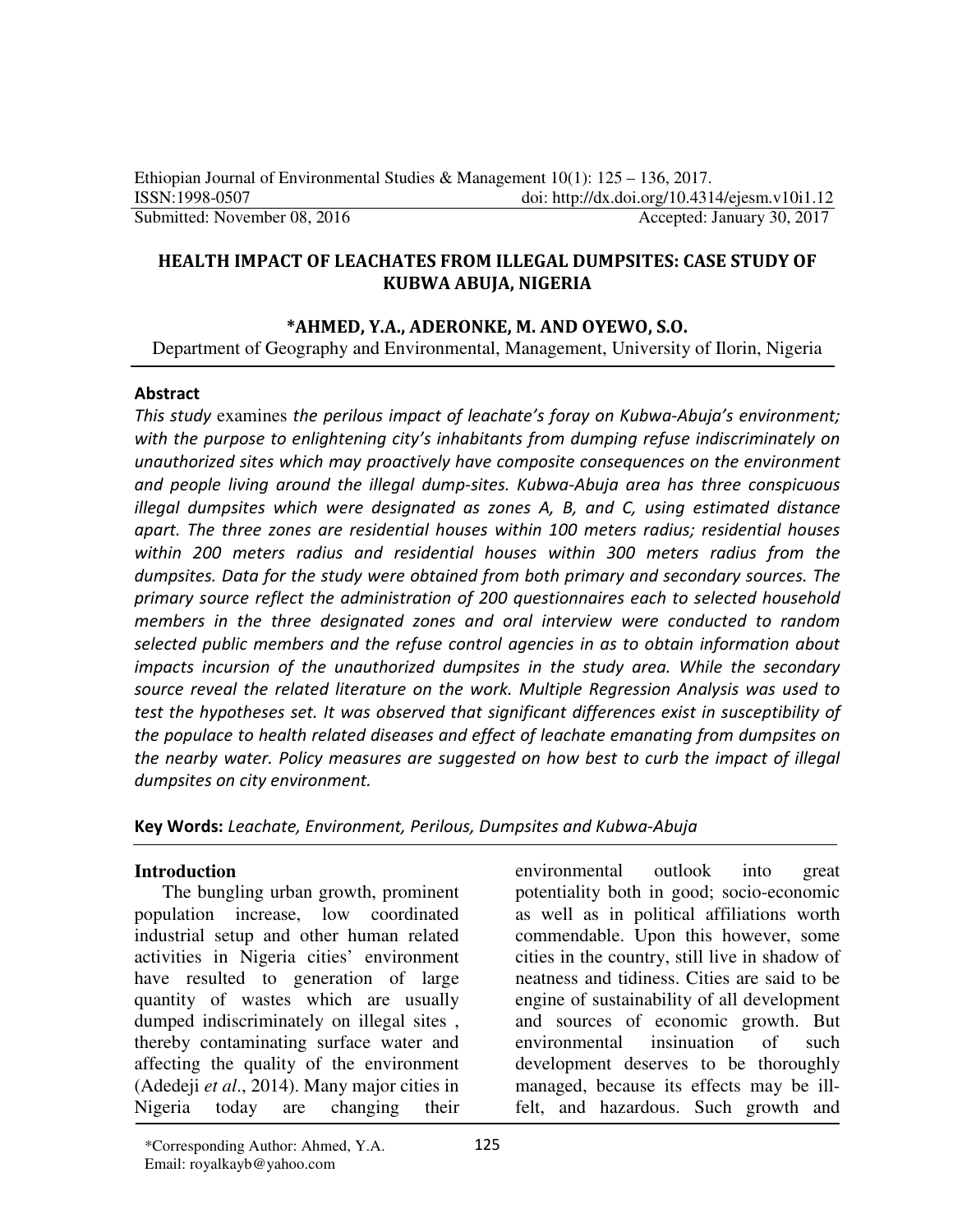development need to be thoroughly managed to suppress its laid-up consequences (Ahmed, 2013).

Leachate is an aqueous effluent generated as a result of rainwater percolating through wastes, as well as the inherent water content of waste themselves which serves as an important source of pollution in many environmental media around the world (Ojo, 1995). Leachate consists of undesirable material derived from the waste that it has passed through; the constituent of leachate depends on the waste it receives. A dumpsite that receives mixture of municipal, commercial and industrial wastes will have a leachate that is characterized as a water-based solution of four groups of contaminants namely; dissolved organic matter, inorganic macro components, heavy metals (Pb, Ni, Cu, Hg), and organic compounds (Oludare and Olayinka, 2014). The physical appearance of Leachate when it emerges from a dumpsite is either black or yellow liquid with an acidic and offensive smell. Leachate discharge has a great impact on the environment ranging from land pollution to water pollution including surface and ground water pollution. This is because leachate flows with runoff into water bodies, thereby exposing the people in the surroundings of the dumpsite to various water borne diseases like typhoid, malaria, cholera, dysentery etc. while aquatic habitats are also disrupted.

The hazard posed by leachate on water has continued to increase greatly in the World. According to the World Health Organization (2011) more than a third of the world's people lack safe water supply, it's estimated that by 2025, more than two thirds of the global population will live in countries with serious shortage of clean water. Indiscriminate refuse disposal is

found to be the major threat to water quality and has been suggested that water contamination is the leading cause of deaths and diseases. It is therefore imperative to examine the environmental impact of leachate discharge on illegal dumpsites and what potential impacts leachate possess for the people living within the vicinity of the dumpsites.

# *Study Area*

Kubwa is one of the district areas of Abuja, the capital city of Nigeria. It lies between latitude  $8.25^{\circ}$ N and  $9.20^{\circ}$ N of the Equator and longitude  $6.45^0$ E and  $7.39^0$ E of the Greenwich Meridian (see figs.1,2 and 3). Kubwa is the largest settlement in Abuja with population of 776,298 (NPC, 2006). Abuja has a tropical climate which is characterized by wet and dry season (World Bank, 2000; Nyame, 2012). Rainfall in Abuja is majorly an orographic type, as a result of its location proximity to the windward side of the Jos plateau. Relative humidity is about 20% in the dry season and 50% in the wet season (Okunola *et al.*, 2014).The soils of Abuja are generally shallow and sandy in nature, the high sand content makes the soil to be highly erodible and the shallow depth is a reflection of the presence of stony lower horizons (Olubunmi and Ndubusi, 2011). The vegetation type in Abuja is the Guinea Savannah, it comprises of tall grasses which are inter-spaced with scattered specie. Abuja is predominantly underlain by high grade metamorphic rock of Precambrian age (Umar, 2012).The topography is rugged and undulating with the basement rock outcropping as hills and inselbergs and the geologic formation in the area comprises of basement complex rocks that form prominent hilly physiographic features (Agunwamba, 1998).The lowest elevation of Abuja is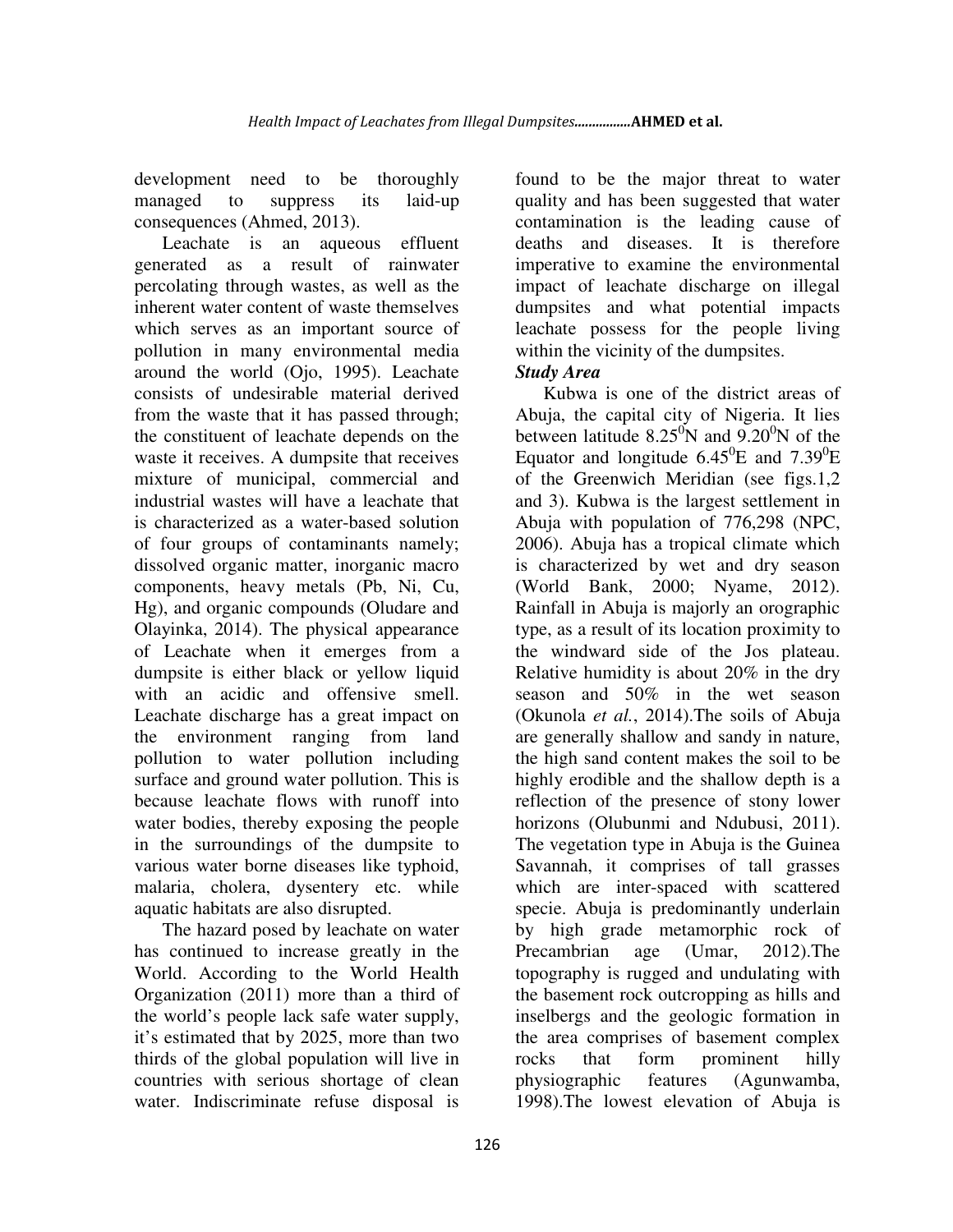found in the extreme South West with an elevation of 70m above sea level. The highest elevation is found in the North East where there are many peaks over 760m above sea level. Hills occur either as clusters or form long ranges. Isolated hills called inselbergs are also found in some part of the city. The dominant occupation found in Abuja consists of administrative work because majority of government ministries, headquarters and federal secretariats are located within Abuja and as a result, government agencies employ the service of civil servants in the area. Some people most especially the Gwagi's also engage in primary occupation such as farming (cultivation of crops like yam, maize, vegetables etc.) and fishing among others.

Abuja being the capital city of Nigeria has been planned to have series of waste management and control strategies for urban development. It has the Ministry of Environment and Abuja Environmental Protection Board (A.E.P.B) to manage its environments. Abuja Environmental Protection Board (A.E.P.B) was established by the Federal Capital Territory Administration (FCTA) on the  $31<sup>st</sup>$  of July 1989 in accordance to decree No.10, section 47 of the Federal Environmental Protection Agency of Nigeria (FEPA, 1991). Abuja has four legal dumpsites; two old dumpsites namely Gosa and Wupa dumpsites and two newly created dumpsites- Bwari and Dustse Makaranta All are to complement the others in order to ease pressure on the previously existing two dumpsites (FEPA, 1991). However, many other major illegal dumpsites apart from Kubwa and others exist around Abuja metropolis, all are in the full fledged for discussion in this work.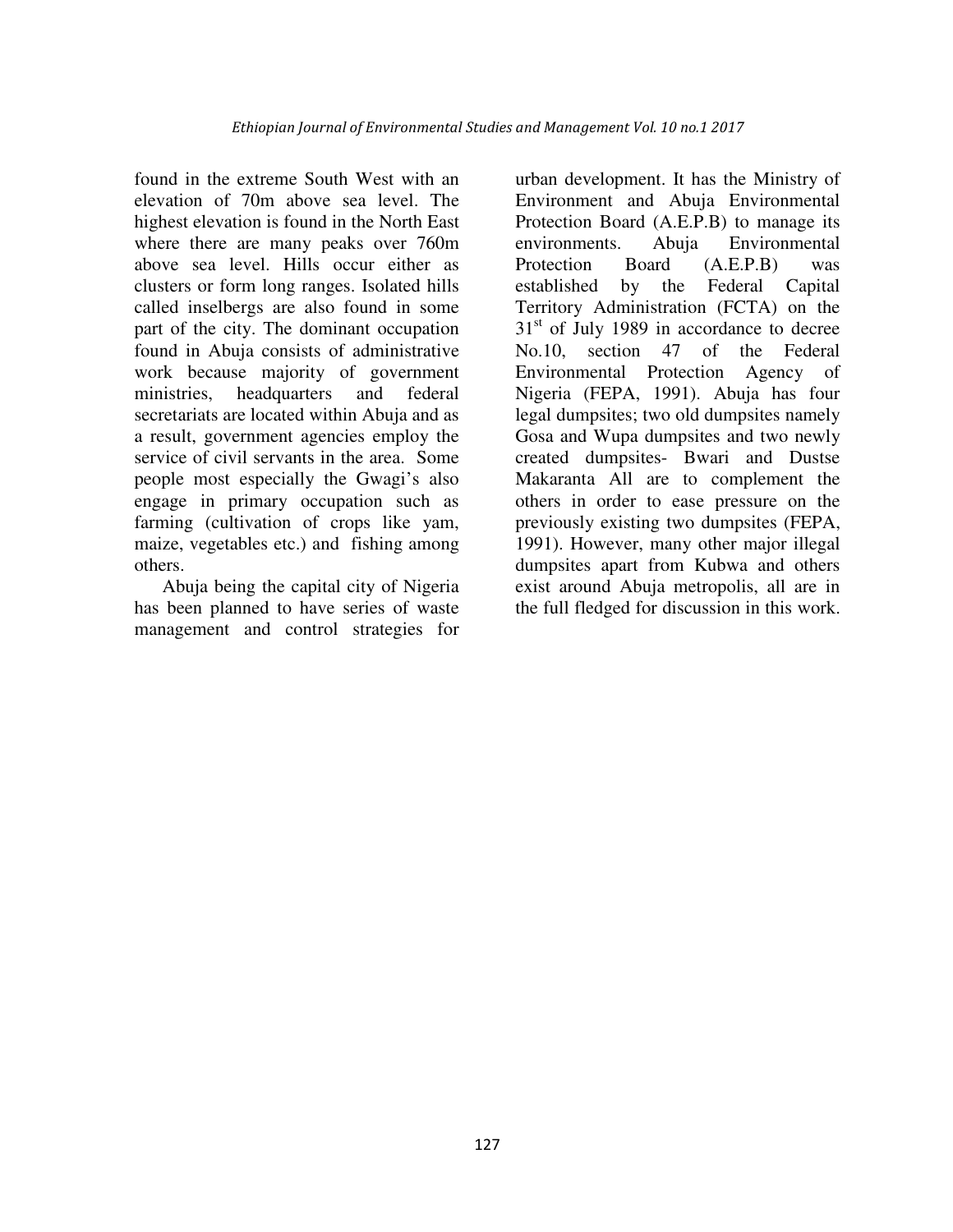

Fig 1: Map of Nigeria showing Abuja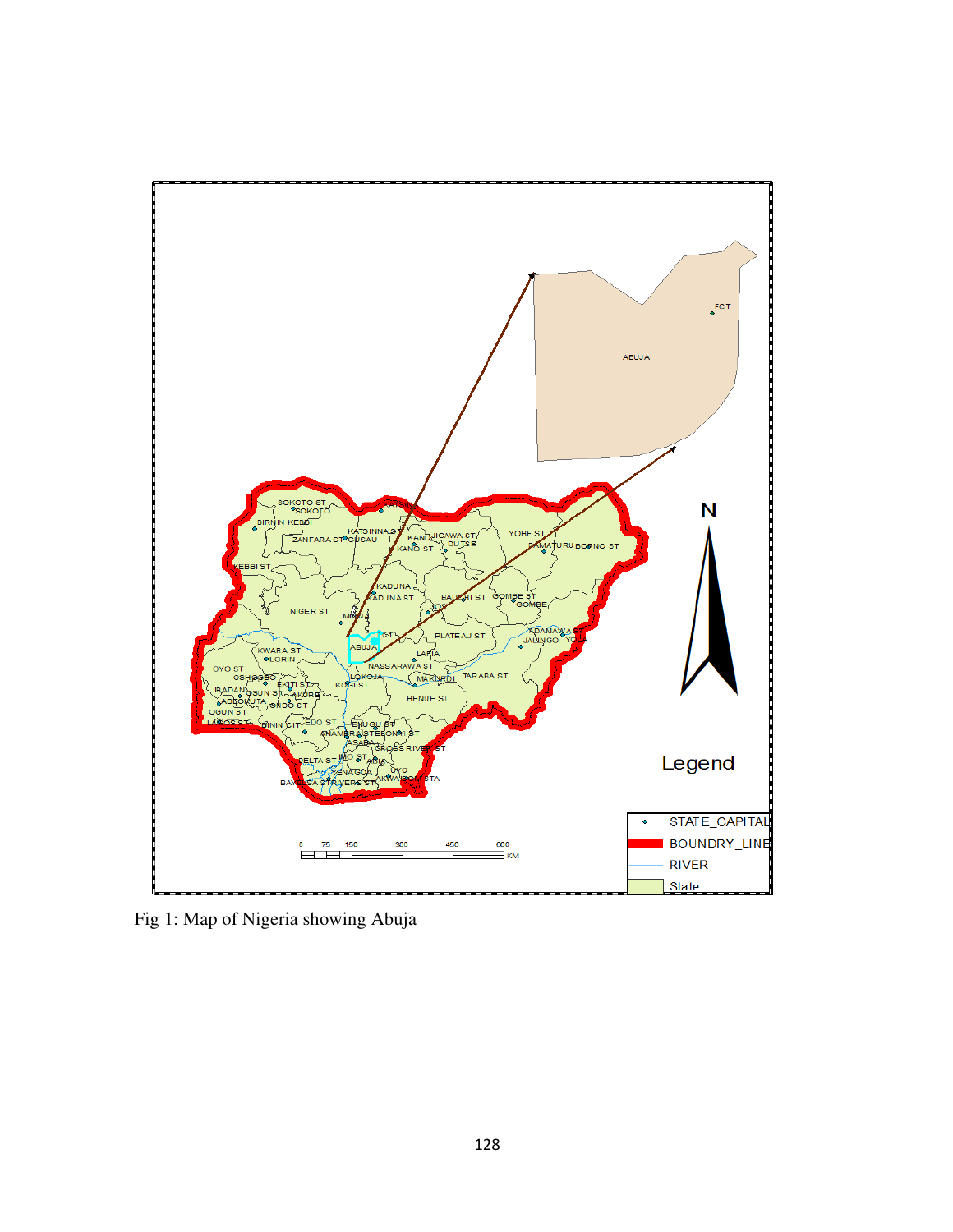

*Ethiopian Journal of Environmental Studies and Management Vol. 10 no.1 2017*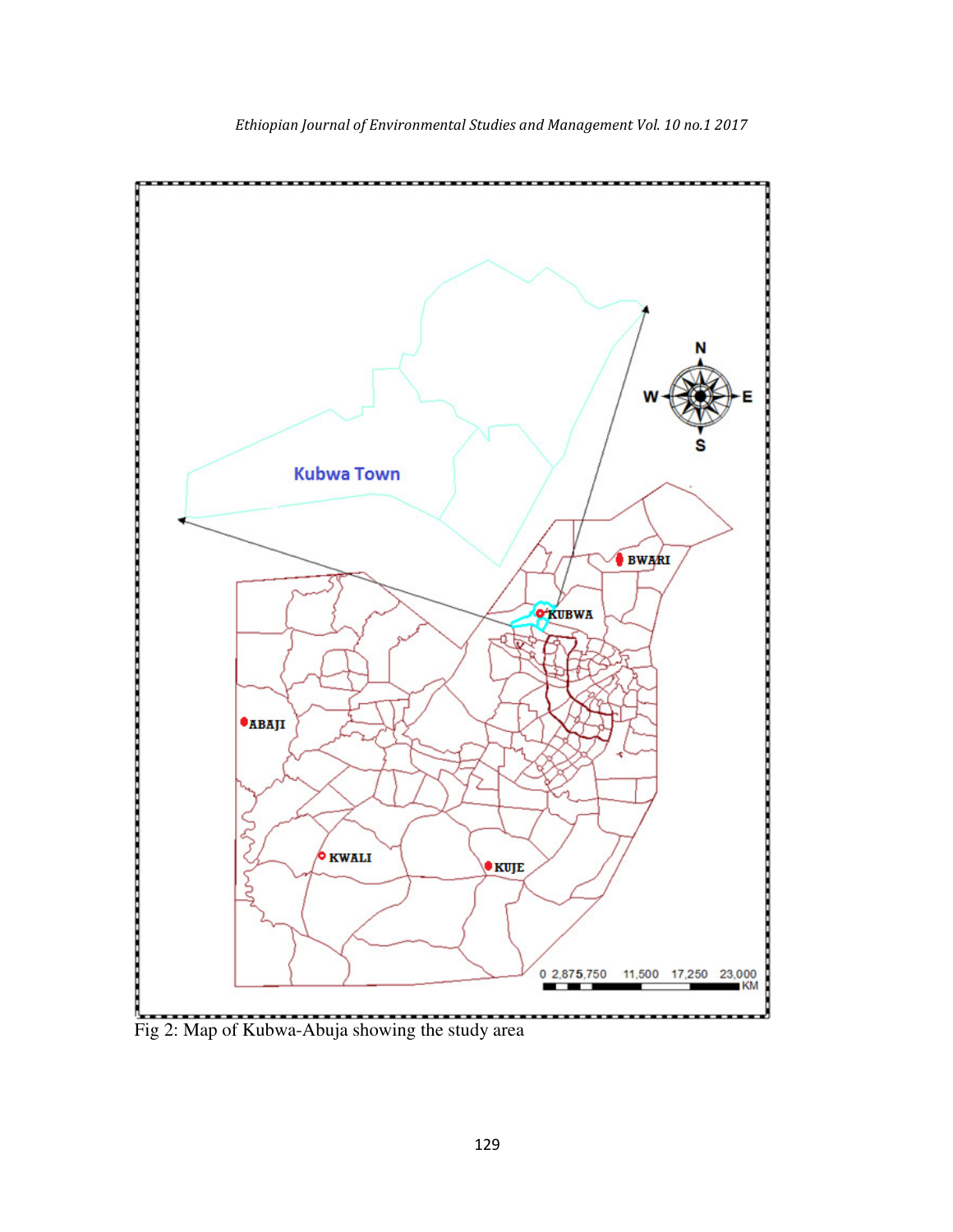

*Health Impact of Leachates from Illegal Dumpsites................***AHMED et al.**

Fig 3: Map of Kubwa-Abuja showing Designated Zones

Several water borne diseases were discovered affecting people that residing in the zones of the study area, some of the diseases like; pathogens, causes and **s**ymptoms are discussed orally and in the scheduled questionnaires administered (see tables 1-2 ). Common Health cases recorded as revealed from the questionnaires response indicated one death case in Zone A due to snake-bite commonly associated to dangerous reptiles that lived within the heaps of refuse in the area. As revealed by the residents from Zone A, the affected person was not taken to a nearby hospital on time. Other deaths from Zone C were due to illness contacted as a result of contaminants from the dumpsites mostly resulted from diarrhoea and dysentery with little attention or none.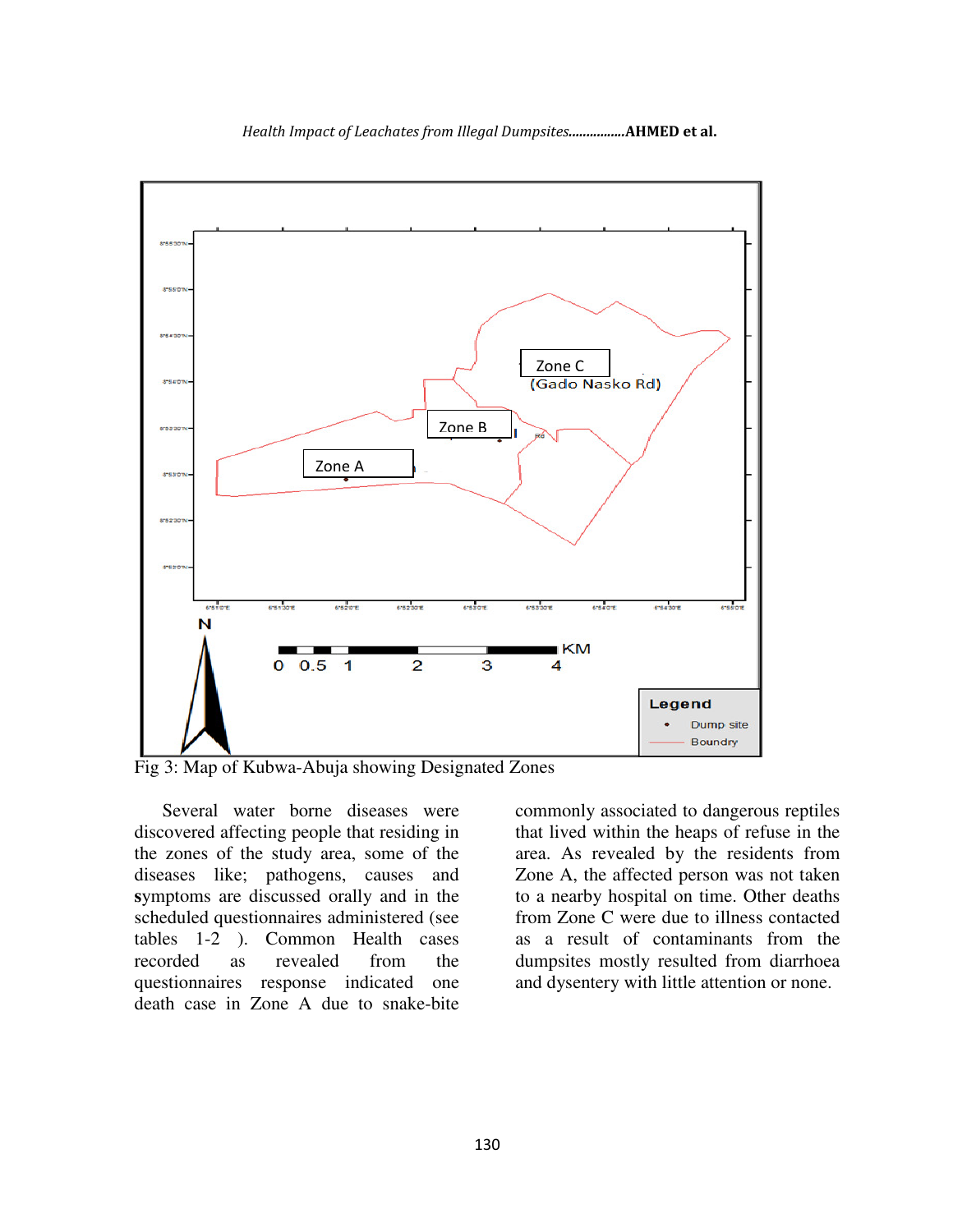| Zone A        | Number of        | Treated at   | Treated at      | No. of death | Remark                                                   |
|---------------|------------------|--------------|-----------------|--------------|----------------------------------------------------------|
|               | infected persons | Home $(\% )$ | Hospital $(\%)$ | Recorded     |                                                          |
| Typhoid       | 35               | 16(45.71)    | 19(54.28)       |              |                                                          |
| Diarrhoea     | 17               | 9(52.94)     | 8(47.06)        |              |                                                          |
| Malaria       | 189              | 47(24.87)    | 142(75.13)      |              |                                                          |
| Dysentery     | 67               | 11(16.42)    | 56(83.58)       |              |                                                          |
| Snake-bite    | 5                | 2(40.00)     | 3(60.00)        |              | Lateness to attend<br>available hospital<br>caused death |
| Scorpion-bite | 28               | 9(32.14)     | 19(67.86)       |              |                                                          |
| Others        | 15               | 11(73.33)    | 4(26.67)        |              |                                                          |

Table 1: Leachate's Health Incidence in Kubwa-Abuja

Table 2: Leachate's Health Incidence in Kubwa-Abuja

| Zone B       | Number<br>of |  | Treated at   | Treated at      | No. of death | Remark |  |
|--------------|--------------|--|--------------|-----------------|--------------|--------|--|
|              | Infected     |  | Home $(\% )$ | Hospital $(\%)$ | recorded     |        |  |
|              | persons      |  |              |                 |              |        |  |
| Typhoid      | 15           |  | 3(20.00)     | 12(80.00)       |              |        |  |
| Diarrhoea    | 8            |  | 1(12.50)     | 7(87.50)        |              |        |  |
| Malaria      | 76           |  | 23(30.26)    | 53(69.74)       |              |        |  |
| Dysentery    | 90           |  | 40(44.44)    | 50(55.56)       |              |        |  |
| Snake-bite   |              |  |              |                 |              |        |  |
| Scorpio-bite | 42           |  | 9(21.43)     | 33(78.57)       |              |        |  |
| Others       | 21           |  | 3(14.29)     | 18(85.71)       |              |        |  |

#### *Method of Study*

The methods employed for this work are highlighted below: In the first place, reconnaissance visits were carried out by the researchers on different locations within Kubwa areas of Abuja for on-spot assessment. This was done in as to ascertain the locations of authorized and illegal adopted dumpsites and to update information collected from the secondary data source. The said field assessments that were carried out complement the secondary data and they include data on the selected three illegal dumpsites in Kubwa namely; Byanzhin, Phase III and Phase IV. During this fieldwork, some preliminary mapping activities were carried out to delineate the larger area covered and surveyed and were later referred as; Zone A, B and C for easier residential houses within 100 meters radius; residential houses within 200 meters radius and areas covered within 300 meters radius respectively (see figs.1-3). Other primary data were directly collected through the administration of 300 hundred structured questionnaires in line with the objectives of the study and this to harmonize with the on-spot assessments mentioned above. The structured questionnaires were administered to 300 household heads chosen randomly within the three delineated zones (see fig.3). Oral interviews were also conducted among the selected members of the general public such as; the target groups- individuals living within the designated areas, the government and the private agencies that controlled and managed wastes, and the

understanding. The three zones covered: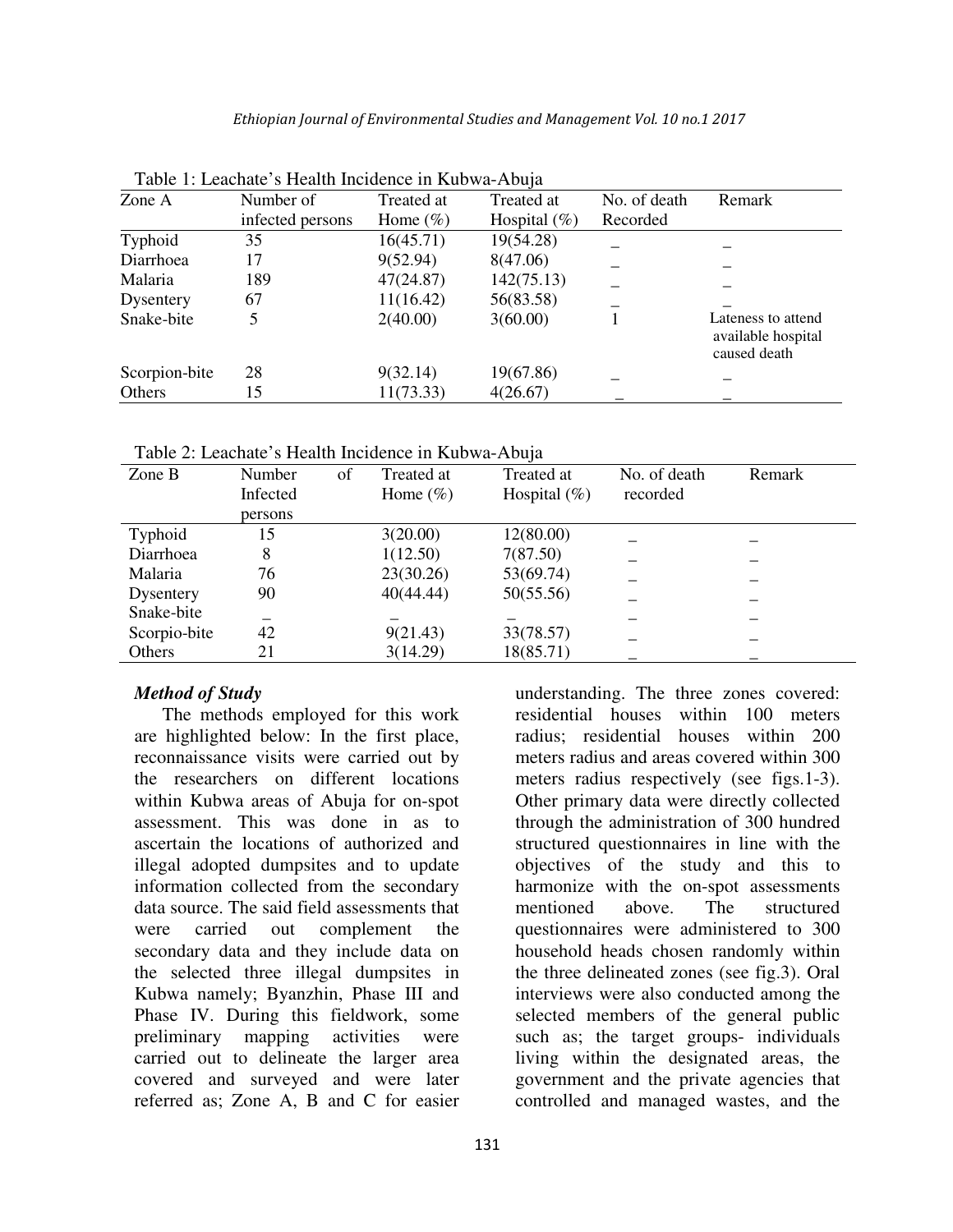selected Abuja Environmental Development Agency (AEDA) officers. The objective of identifying sociological perception and health impacts of dumpsites in Kubwa environs were focused in the oral interviews. Whereas, representatives from relevant departments and other health and environmental managers were not left out. Above all, three basic hypotheses were set to test if there is existence of any environmental consequence of leachate discharges from illegal dumpsites on Kubwa environs.

(a) Hi - Adequate waste management will reduce the impact of environmental degradation and outbreak of diseases compared to

indiscriminate refuse dumping that would lead to environmental fallout.

- Ho There is no significant difference between adequate waste management and indiscriminate refuse dumping.
- (b) Hi- Those who reside close to dumpsites vicinity are much more susceptible to health hazard than those leaving far from dumpsite zones.
	- Ho-There is no difference in the susceptibility of residents to health hazard than those reside close to or far from dumpsite zones.

Table 3: Showing the Means Variation on Health Status Base on Dumpsites and Delineated Zone

| Variables           | <b>Byanzhin Dumpsites</b> | <b>Phase III Dumpsites</b> | <b>Phase IV Dumpsites</b> |
|---------------------|---------------------------|----------------------------|---------------------------|
| Zone $A(100-199m)$  | 6.57                      | 6.17                       | 7.22                      |
| Zone B $(200-299m)$ | 4.61                      | 4.35                       | 4.87                      |
| Zone $C(300 +)$     | 3.04                      | 3.43                       | 4.09                      |

The health mean of each delineated zones in table 3 was obtained by computing from the number of times in which the respondents fall sick as a result of contacting waterborne diseases.

### *Data Analysis*

Many residents in the study area were affected by water borne and other diseases among residents in the zones of study. Some of the diseases were mentioned orally and from the answers provided from scheduled questionnaires administered to respondents in the zones (see tables 1, 2 and 4). Common health cases recorded indicated one death case in Zone A and due to snake-bite commonly associated to dangerous reptiles that lived within the heaps of refuse indiscriminately dumped in

the area. As revealed by the residents from Zone A, the affected person was not taken to a nearby hospital on time. Other deaths from Zone C were due to illness contacted as a result of contaminants from the dumpsites mostly resulted from diarrhoea and dysentery among other contacted infirmity within the zones. For example, common health cases recorded as indicated in Zone A showed that 189 malaria cases were recorded with 24.87% persons were treated at home and 75.13% of the total were treated at health institutions( privately owned or government hospitals). While, this was followed by dysentery cases which about 83.58% and16.4.2% of the infected persons were treated at health institutions and at home respectively.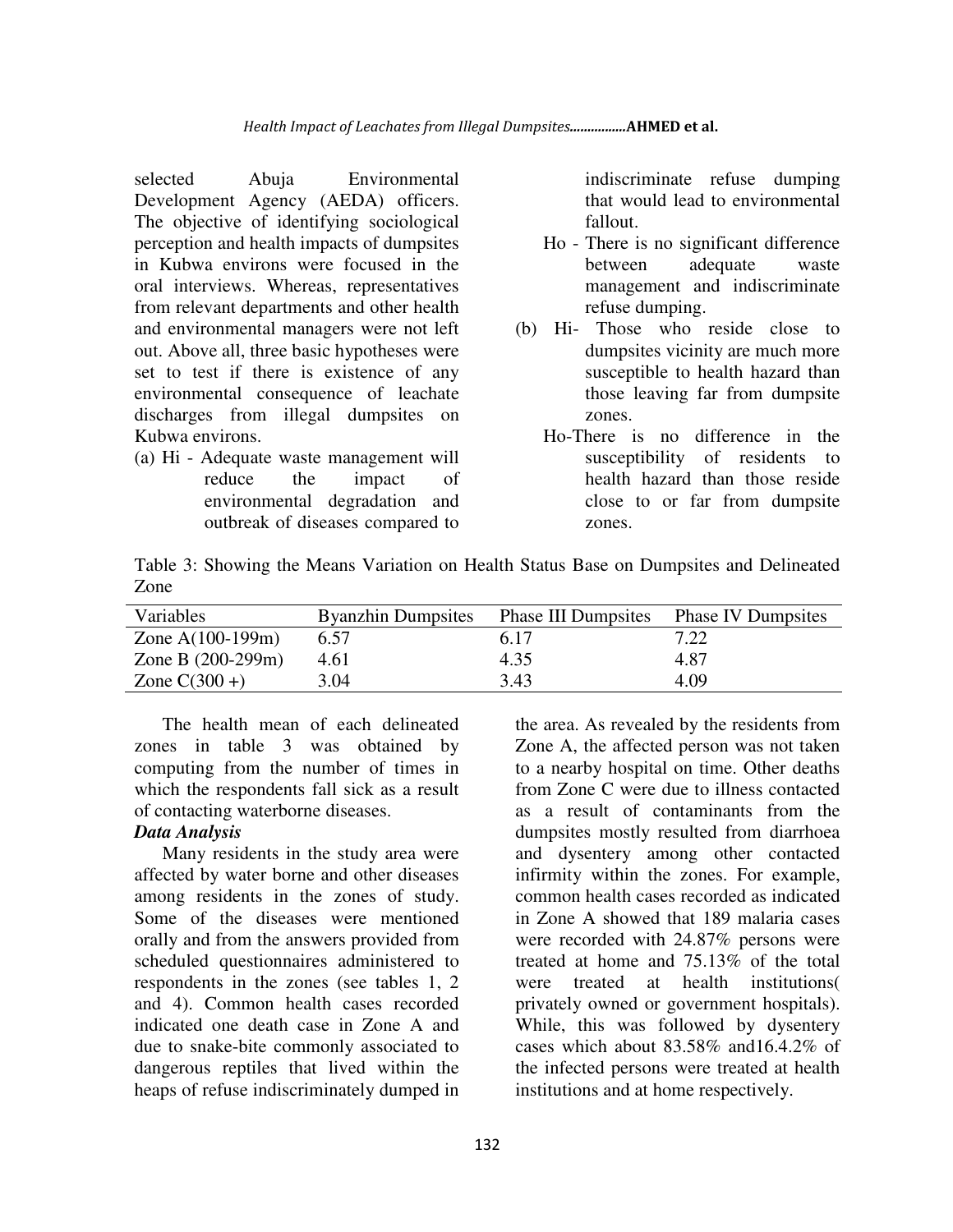In the case of Zone B, out of the total number of 252 people that were infected by different types of one disease or the other, and as a result of chemical oozed out from the refuse dumped in the unauthorized areas (in the zone), 31.3% of the total illness were treated at home and 68.7% cases were treated at health institutions. No any death record was reported among the residents of the study area within the time frame of this study. However, in the case of Zone C in the Kubwa-Abuja, from 389 cases of infirmity on record, it was this area that has not less than 17(4.37%) death cases due to negligence, poor diagnostic or treatment of wrong ailment and/or treatment of infected persons at homes without attended the available health institutions. In all, this zone recorded 82 cases of typhoid, 77 malaria cases, 115 dysentery infections and 56 infirmities from other related water borne diseases. Generally, 71(18.25%) of the total cases were treated at home, while 318(81.75%) cases of infections were treated at big hospitals, cottage hospital and dispensary as the gravity of case(s) reflected. The hypotheses tested also indicate more impacts on health implications, environmental degradation, virtual pollutions, disruption of natural eco-systems, rodents and pests attacks on Kubwa community. This was further tested using Multiple Regression Statistical Analysis (see table 5). The Multiple Regression Analysis shows a remarkable positive correlation in zone AC than the rest of other zones. More people used the nearest dumpsites closer to their living area with little attention paid to the control of the sites, leading to a lot of health implications as reflected above.

## **Results ad Discussion**

From all indications, majority of the infected persons in the study area experienced one form of disease or the other except that the degree at which they are affected by malaria and dysentery and diarrhoea are higher than from other infirmities. Based on observed means, the error term is Mean Square (Error)  $= .212$ .

From table 6, it will be observed that there is statistical difference between each of the delineated zones, (1) Zone A and Zone B, (2) Zone A and Zone C (3) Zone B and Zone C. from the results we can see that there is a statistically significant difference between all three delineated Zones Level (p= 0.05) The result shows that Zone A inhabitants are significantly more affected by health diseases related to proximity to dumpsites than inhabitants of Zone B at level of (P= .04) , Zone A and Zone C  $(p=0.00)$  while there is no differences between Zone B and Zone C level  $(p=.063)$ 

Therefore we accept both Hi hypotheses because proximity to dumpsite is a key factor in experiencing impacts of leachate which is water borne diseases:

- a) Hi Adequate waste management will reduce the outbreak of disease compared to indiscriminate refuse dumping.
- b) Hi- Those who reside close to dumpsites are much more susceptible to water borne diseases than those leaving far from dumpsites.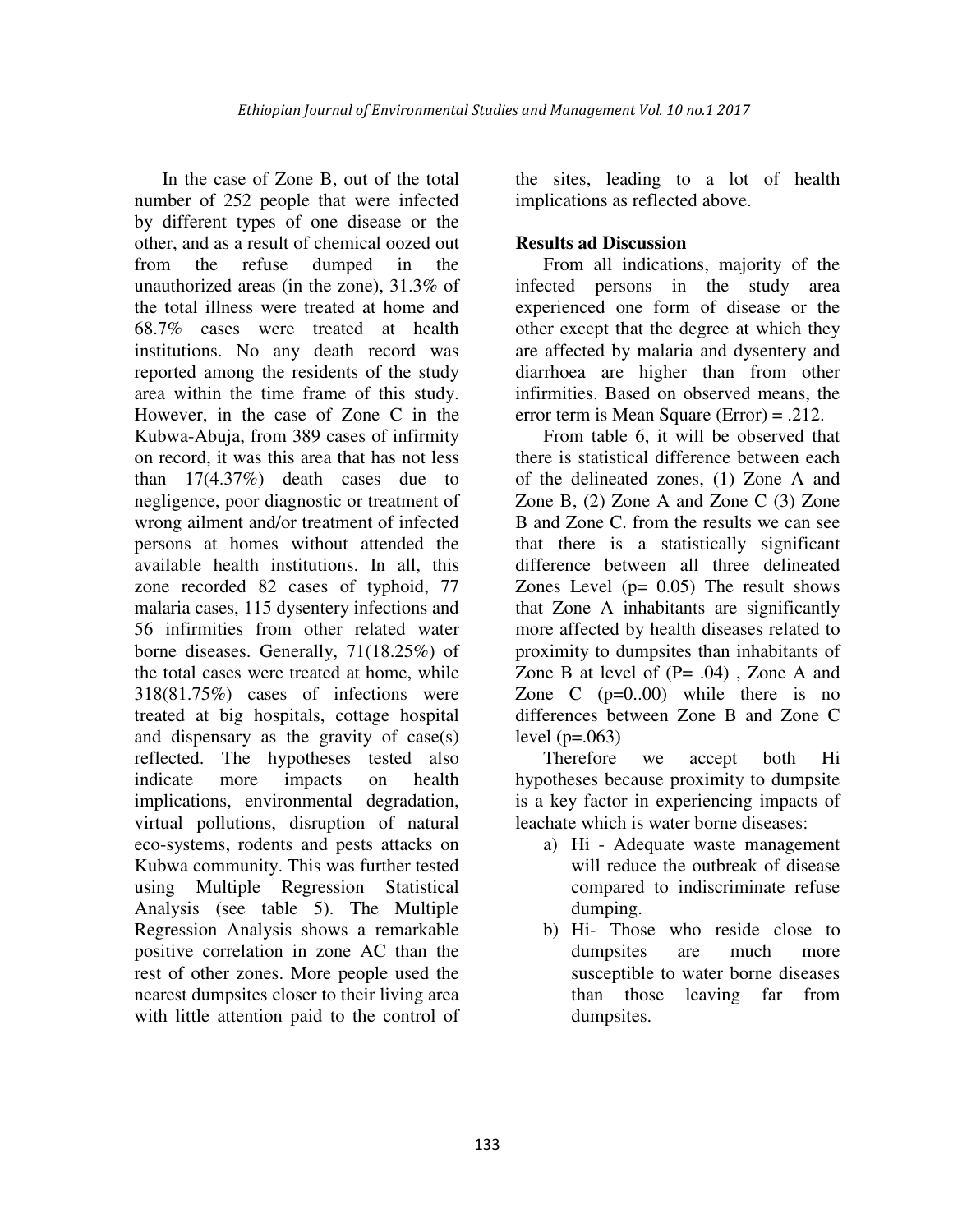| Zone $C$      | Number of        | Treated at  | Treated at      | No. of   | Remark                                                   |
|---------------|------------------|-------------|-----------------|----------|----------------------------------------------------------|
|               | infected persons | Home $(\%)$ | Hospital        | death    |                                                          |
|               |                  |             | $\mathscr{G}_o$ | Recorded |                                                          |
| Typhoid       | 82               | 12(14.63)   | 70(85.37)       | 14       | Negligence, wrong<br>infection/treatment caused<br>death |
| Diarrhoea     | 45               | 4(8.89)     | 41(91.11)       | 02       | Lateness to attend hospital<br>Caused death              |
| Malaria       | 77               | 19(24.68)   | 58(75.32)       |          |                                                          |
| Dysentery     | 115              | 10(8.70)    | 105(91.30)      | 01       | Treatment of infections at<br>Home caused death          |
| Snake-bite    |                  |             |                 |          |                                                          |
| Scorpion-bite | 14               | 7(50.00)    | 7(50.00)        |          |                                                          |
| Others        | 56               | 19(33.93)   | 37(66.07)       |          |                                                          |

Table 4: Leachate's Health Incidence in Kubwa-Abuja

Table 5: Multiple Regression Analysis Resulting from Closeness to Dumpsites and Health **Status** 

| (S)  | (T)      | Mean Difference (S-T)       | Std. Error | Sig. level | 95% Confidence Interval |             |
|------|----------|-----------------------------|------------|------------|-------------------------|-------------|
| Zone | Zone     |                             |            |            |                         |             |
|      |          |                             |            |            | Lower bound             | Upper bound |
| A    | B        | $2.0500*$                   | .37579     | .004       | .8970                   | 3.2030      |
|      | C        | $3.1333*$                   | .37579     | .000       | 1.9803                  | 4.2863      |
| B    | A        | $-2.0500^*$                 | .37579     | .004       | $-3.2030$               | $-.8970$    |
|      |          | 1.0833                      | .37579     | .063       | $-.0697$                | 2.2363      |
| C    | A        | $-3.1333$ <sup>*</sup>      | .37579     | .000       | $-4.2863$               | $-1.9803$   |
|      | В        | $-1.0833$                   | .37579     | .063       | $-2.2363$               | .0697       |
|      | $\cdots$ | $\sim$ $\sim$ $\sim$ $\sim$ |            |            |                         |             |

\* The mean difference is significant at the .05 level.

#### *Environmental Impact Assessment of Leachate in Kubwa, Abuja*

Kubwa inhabitants were in no doubt exposed to various consequences attributed to impact of mismanaged dumpsites like most urban centres in Nigeria. Apart from leachate that flow into Kubwa streams, local waste collectors known as Babanbolas (waste scavengers in exchange for money) emptied there collected waste in nearby streams (Chijioke, 2014). Other implications are;

Despite government efforts to alleviate illegal dumpsite in Abuja metropolis, the number of illegal dumpsites keeping on increased and this is as a result of the following;

- Lack of moral ethics towards environment education which most people are yet to learn due to their nonchalant attitudes towards environmental management.
- Increasing migrants into Abuja city from all over the country also increasing the quantity of waste generated, thus making it more difficult to make adequate provision to commensurate with dumpsites
- Insufficient manpower to manage wastes as different government have different policies for waste control and management
- Poor Funding on the part of Waste Management Agency i.e in places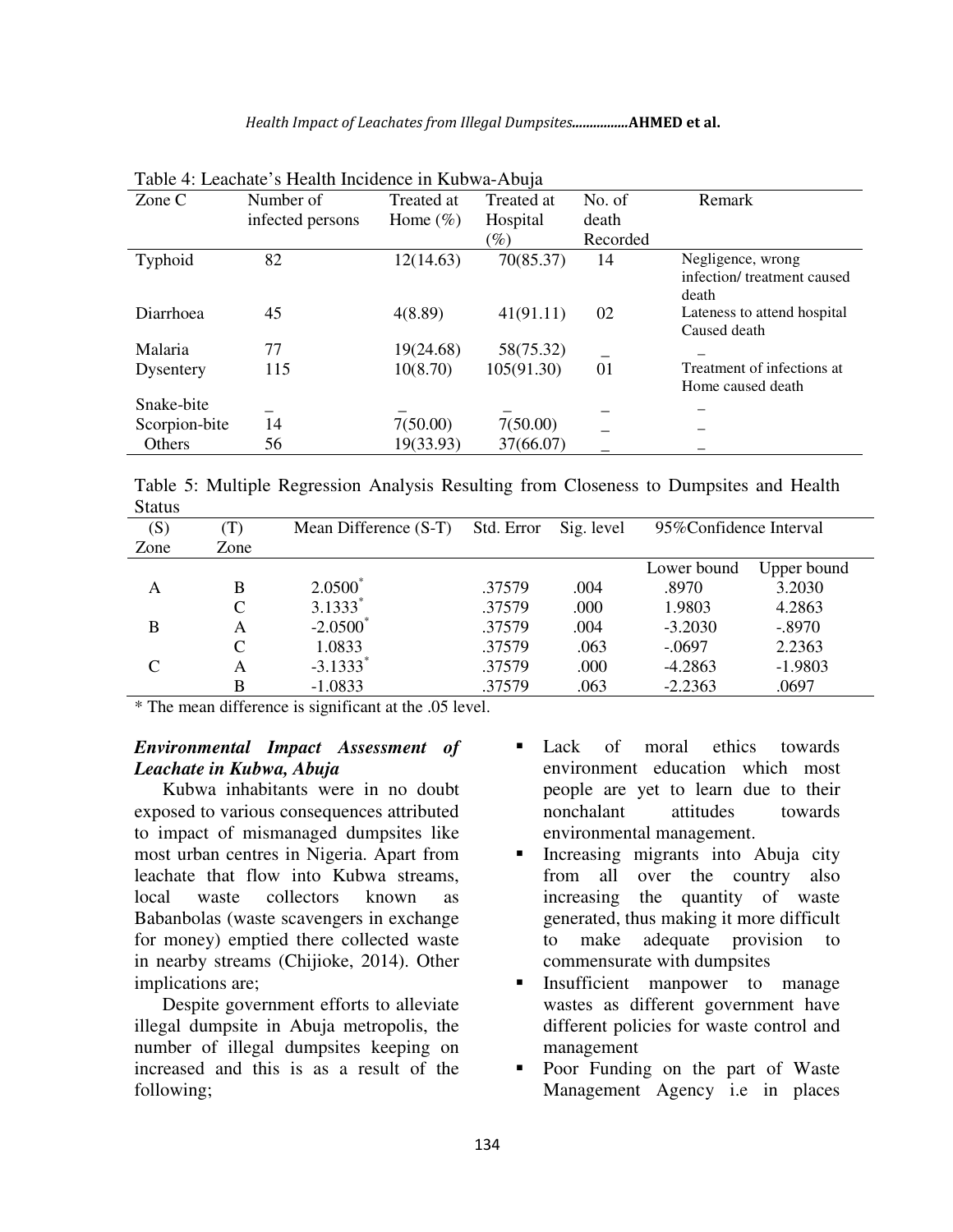where people pay to dispose waste makes it a challenge for the financially less privileged to comply with such policies.

- Weak enforcement agency mostly in developing countries also makes people to be careless with waste management policies
- Inadequate government facilities and infrastructure to control waste i.e. government plan for legal dumpsites are only in few in cities like Abuja, where there are old vehicles, unserviceable Ro-ro vehicles and other facilities are not intact or are badly managed.

## **Conclusion**

From all indications, it could be seen that dumping of refuse on illegal or unauthorized sites is tantamount to act of untidiness, uncare free-attitudes that are associated with uncooperative behaviours to constituted authority. This not constitutes to menace to environmental degradation but also to real danger and threat to socio-economic and political development of the nation.This paper has placed a substantial hope and priority on improvement of waste management strategies in the country in order to mitigate illegal dump of watses that may lead to leachate actions on the environment.Waste could be asset and benefit to all if well monitored.Therefore, both the private companies and individuals could be encouraged to source for new wealth from refuse dumped in legal sites/areas and take advantage of this by not allow waste to degenerate into leachate before it is well managed as it is being done in the developed world. Finally, the work has also demonstrated a research effort on upgrading waste control and management in order to improve our health conditions away from any infirmity in Kubwa-Abuja and Nigeria as a whole. The bulk of control of waste and its management is however left to the government but above all, every community,individuals,also both private and public organization have unique roles to play in as to improve the quality of our environment in the country.

## **Recommendations**

Wellbeing is one of the liveable characteristics of a developed nation; combating illegal waste dumpsites will go a long way to preventing or eradicating water borne diseases that emanate from contagious leachate from the waste dumpsites in this country. Hence, the followings are solutions propounded by the respondents for a better improvement of people living in the study area:

- Water purification method such as sieving, boiling before use is also advocated for.
- Increase in enlighten of the populace about benefits and consequences of hygienic and in hygienic environment respectively.
- Adequate low or zero cost transport facility should be provided by government for conveying waste to the legal dumpsites.
- Sophisticated adoptions of waste resource management which include reduce, reuse and recycle.
- Community should work hand in hand with government to maintain and complement government efforts on waste management.
- NGOs should also complement the effort of government in managing waste